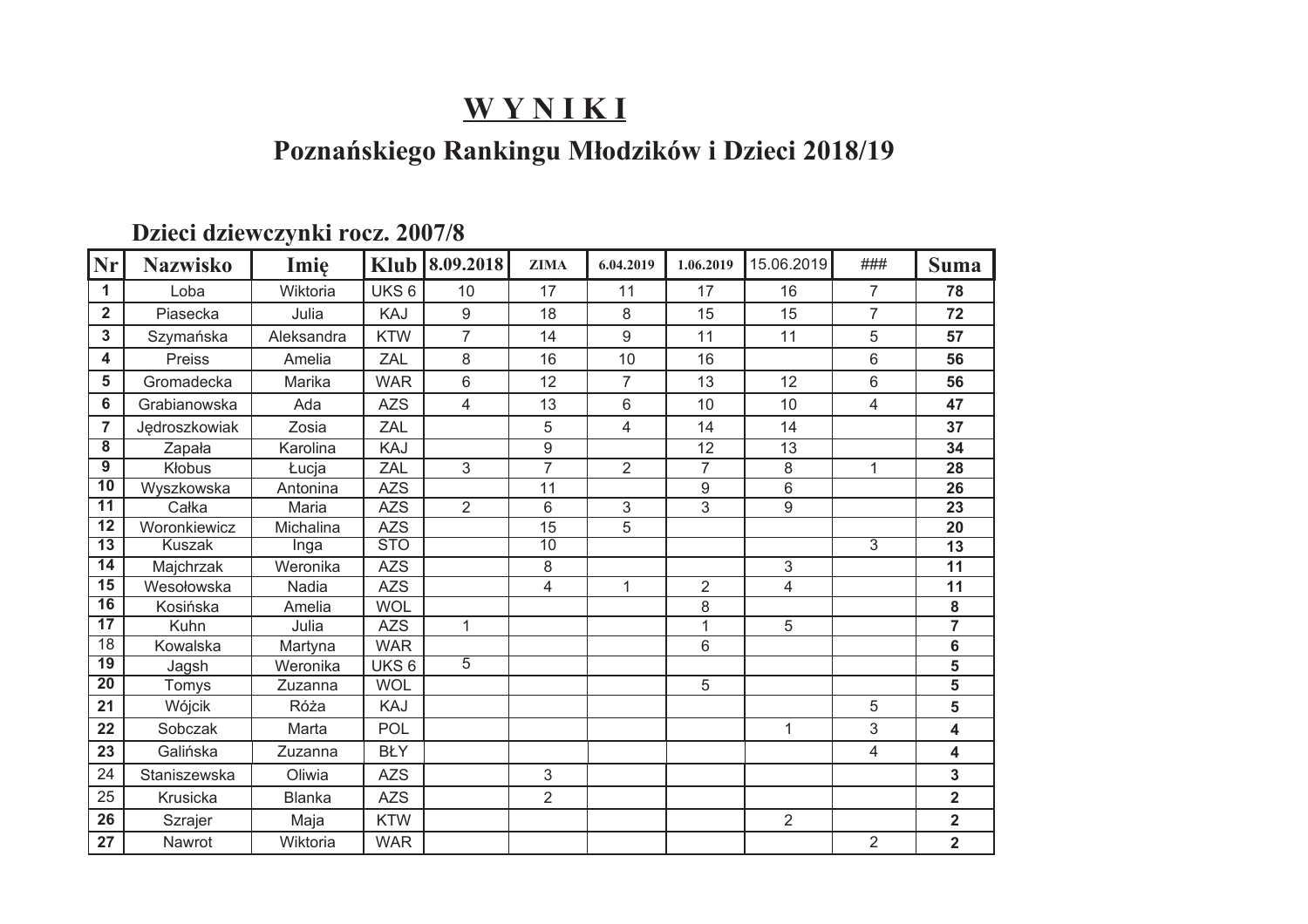| 28 | Krotofil  | Nikola | ZAL        |  |  |  |  |
|----|-----------|--------|------------|--|--|--|--|
| 29 | Szymańska | Zosia  | <b>AZS</b> |  |  |  |  |
| 30 | Wardak    | Sylwia | KAJ        |  |  |  |  |
| 31 | Chojnacka | Kinga  | <b>WOL</b> |  |  |  |  |
|    |           |        |            |  |  |  |  |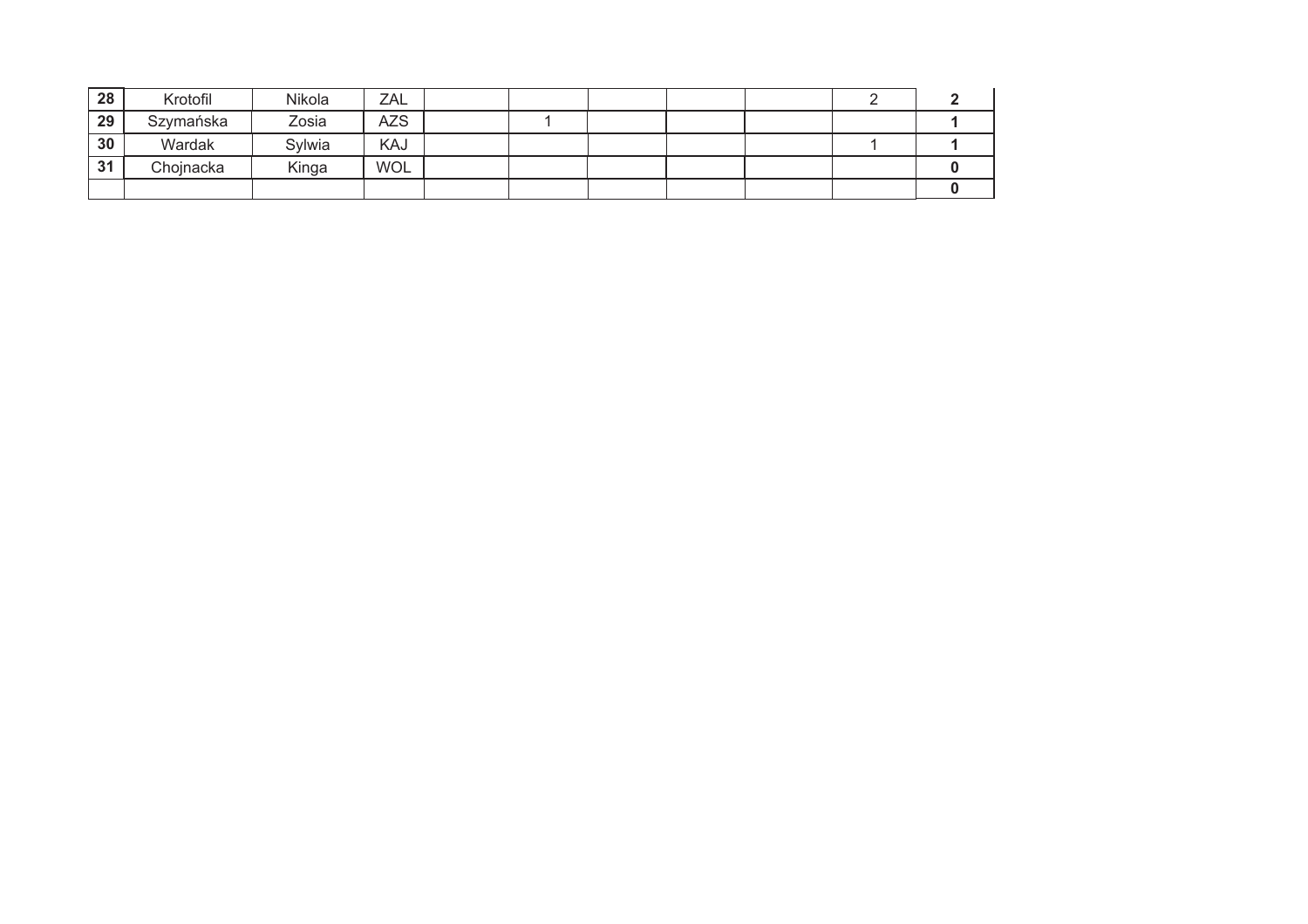# Poznańskiego Rankingu Młodzików i Dzieci 2018/19

Dzieci chłopcy rocz. 2007/8

| Lp                      | <b>Nazwisko</b> | Imię      | <b>Klub</b> | 8.09.2018        | <b>ZIMA</b>    | 6.04.2019      | 1.06.2019        | 15.06.2019       | 14.09.2019 | <b>Suma</b>    |
|-------------------------|-----------------|-----------|-------------|------------------|----------------|----------------|------------------|------------------|------------|----------------|
| $\mathbf{1}$            | Purczyński      | Mateusz   | <b>AZS</b>  | 20               | 21             | 9              | 14               | 14               | 13         | 91             |
| $\overline{\mathbf{2}}$ | <b>Szorcz</b>   | Jakub     | <b>ENE</b>  | 21               | 22             | 11             | 13               | 13               |            | 80             |
| 3                       | Duszyński       | Daniel    | KAJ         | 17               | 20             | 5              | 15               |                  | 9          | 66             |
| 4                       | Mijakowski      | Mikołaj   | POS         | 18               | 18             | 10             | 8                |                  | 10         | 64             |
| 5                       | Derda           | Jakub     | ZAL         | 14               | 17             | 3              | 10               | $\overline{7}$   | $9\,$      | 60             |
| 6                       | Wawrzyniak      | Grzegorz  | POS         | 12               | 13             | 8              | $\overline{7}$   | 10               | 8          | 58             |
| $\overline{7}$          | Nieborak        | Mateusz   | <b>WOL</b>  | 22               |                | 12             | 16               |                  |            | 50             |
| 8                       | Węcławek        | Arnold    | <b>BŁY</b>  | 13               | 11             | 6              | $\boldsymbol{9}$ | 8                |            | 47             |
| 9                       | Raszeja         | Marcel    | <b>POS</b>  | 15               | 19             |                | 12               | 12               |            | 46             |
| 10                      | Grzechowski     | Marcin    | <b>BŁY</b>  | 19               | 15             |                | 11               |                  |            | 45             |
| 11                      | Wyrzykowski     | Maksymil  | KAJ         | 16               |                |                | $9\,$            |                  | 11         | 36             |
| 12                      | Mańkowski       | Jakub     | <b>AZS</b>  | 11               | $\overline{7}$ | $\overline{4}$ | $\overline{7}$   | 6                |            | 35             |
| 13                      | Rechul          | Mateusz   | <b>AZS</b>  |                  | 9              | $\overline{7}$ | 10               | 11               |            | 26             |
| 14                      | Urban           | Wojciech  | KAJ         | $\boldsymbol{9}$ |                |                | 5                | 5                | 7          | 26             |
| 15                      | <b>Rurek</b>    | Fabian    | ZAL         | 3                | 8              |                | 3                | 4                | 8          | 26             |
| 16                      | Krahel          | Olgierd   | <b>BŁY</b>  | 10               | 3              |                | 5                | 4                |            | 22             |
| 17                      | Kulczyński      | Igor      | <b>BŁY</b>  |                  | 11             |                | $\overline{2}$   | 3                | 6          | 22             |
| 18                      | Gromadecki      | Nikodem   | <b>WAR</b>  |                  |                |                |                  | 8                | 12         | 20             |
| 19                      | Anioła          | Piotr     | <b>AZS</b>  | 8                | 5              | $\mathbf{1}$   | $\mathbf{1}$     | 3                |            | 18             |
| 20                      | Jackowiak       | Dawid     | <b>POS</b>  | 4                | 10             |                |                  |                  | 3          | 17             |
| 21                      | Celin           | Jan       | <b>KTW</b>  |                  | 16             |                |                  |                  |            | 16             |
| 22                      | Prentki         | Mateusz   | <b>PAM</b>  | $\overline{7}$   |                |                | $\,6$            | $\mathbf 2$      |            | 15             |
| 23                      | Zaćmiński       | Filip     | <b>STO</b>  |                  | 14             |                |                  |                  |            | 14             |
| 24                      | Ignaszewski     | Wiktor    | <b>POS</b>  |                  | 12             |                |                  |                  |            | 12             |
| 25                      | Kozber          | Maksymil  | <b>POS</b>  |                  | 6              |                |                  |                  | 5          | 11             |
| 26                      | Galasiński      | Kazimierz | <b>PAM</b>  | 6                |                |                | $\mathbf 1$      | $\mathbf{1}$     |            | 8              |
| 27                      | Kazmierczak     | Mikołaj   | <b>WOL</b>  |                  |                |                | 8                |                  |            | 8              |
| 28                      | Lisikiewicz     | Paweł     | <b>AZS</b>  |                  | $\overline{2}$ | $\overline{2}$ | $\overline{2}$   | 1                |            | $\overline{7}$ |
| 29                      | Lis             | Gilbert   | <b>KTW</b>  |                  |                |                |                  | $\overline{7}$   |            | $\overline{7}$ |
| 30                      | Gołaś           | Hubert    | KAJ         |                  |                |                |                  |                  | 7          | $\overline{7}$ |
| 31                      | Anioła          | Marcel    | <b>ENE</b>  |                  |                |                | 6                | $\boldsymbol{9}$ |            | 6              |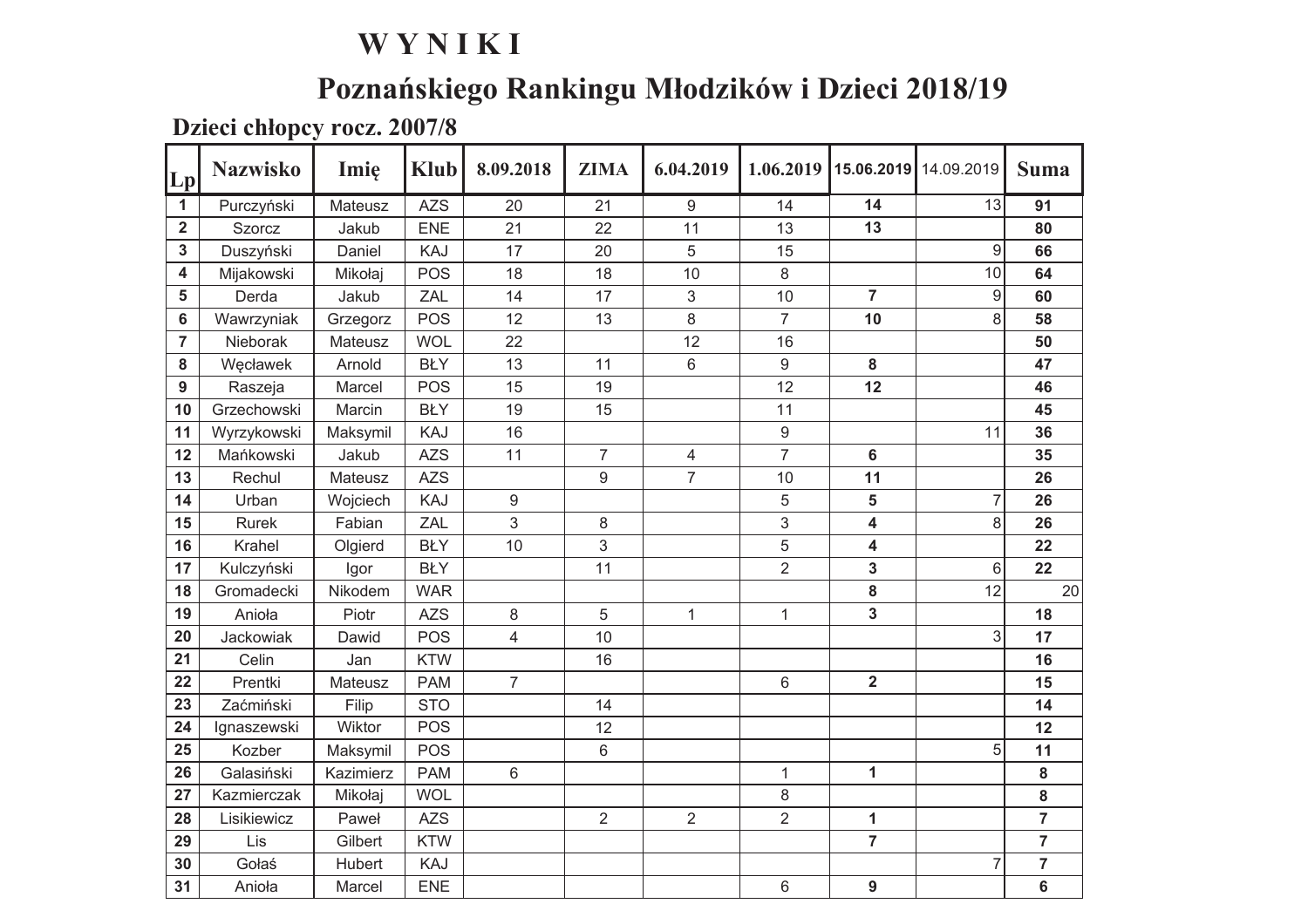| 32 | Rupniewski   | Jędrzej   | <b>AZS</b> |                |   |   | $6\phantom{1}$ |                |                         | 6              |
|----|--------------|-----------|------------|----------------|---|---|----------------|----------------|-------------------------|----------------|
| 33 | Małecki      | Jakub     | <b>POS</b> |                |   |   |                | 6              | 6                       |                |
| 34 | Stanisławski | Krzysztof | <b>AZS</b> | 5              |   |   |                |                | 5                       |                |
| 35 | Foć          | Jan       | <b>AZS</b> |                |   | 4 | $5\phantom{1}$ |                | 5                       |                |
| 36 | Pszczoła     | Nikodem   | <b>BŁY</b> |                |   |   |                | 5              | 5                       |                |
| 37 | Garczyk      | Olaf      | <b>POS</b> |                | 4 |   |                |                | 4                       |                |
| 38 | Wajs         | Eryk      | <b>WOL</b> |                |   | 4 |                |                | 4                       |                |
| 39 | Osiński      | Franek    | <b>POS</b> |                |   |   |                | 4              | 4                       |                |
| 40 | Nieskurski   | Szymon    | <b>POS</b> |                | 1 |   |                | 3              |                         | $\overline{4}$ |
| 41 | Trela        | Mikołaj   | ZAL        |                |   |   |                | 4              | 4                       |                |
| 42 | Majza        | Mateusz   | <b>WOL</b> |                |   | 3 |                |                | 3                       |                |
| 43 | Karasiński   | Jan       | ZAL        | $\overline{2}$ |   |   |                |                | $\overline{\mathbf{2}}$ |                |
| 44 | Szrajer      | Mateusz   | <b>KTW</b> |                |   |   | $\overline{2}$ |                | $\overline{\mathbf{2}}$ |                |
| 45 | Janiak       | Adrian    | <b>POS</b> |                |   |   |                | $\overline{2}$ |                         | $\overline{2}$ |
| 46 | Gawron       | Hugo      | <b>BŁY</b> |                |   |   |                | $\overline{2}$ | $\mathbf{2}$            |                |
| 47 | Danilewicz   | Wojciech  | KAJ        | 1              |   |   |                |                |                         |                |
| 48 | Brodowski    | Igor      | <b>POS</b> |                |   |   |                |                | 1                       |                |
| 49 | Kośmicki     | Nikodem   | <b>POL</b> |                |   |   |                |                | 1                       |                |
|    |              |           |            |                |   |   |                |                |                         |                |

 $\overline{73}$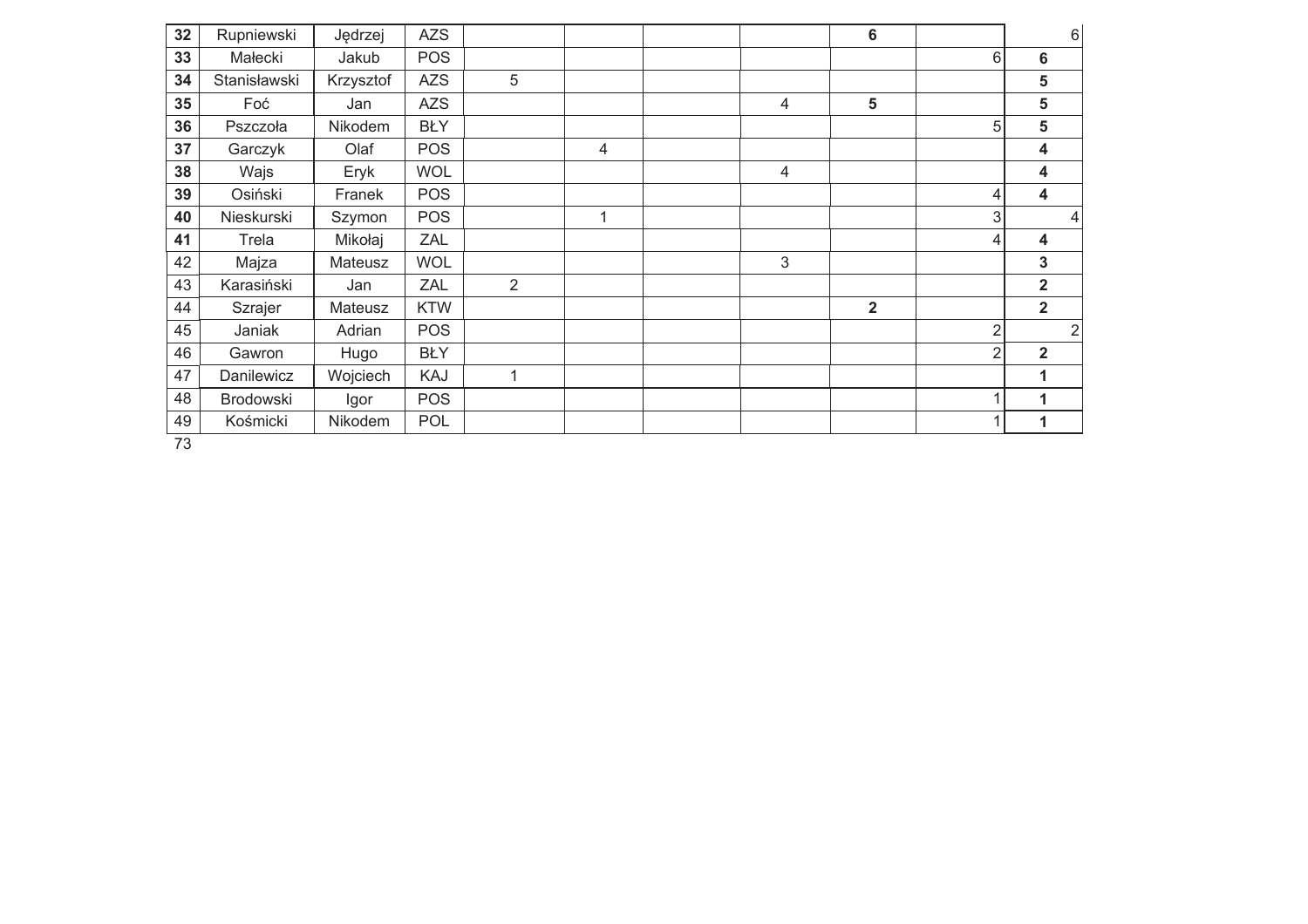### Poznańskiego Rankingu Młodzików i Dzieci 2018/19

|                         |                 |            |             | ັ              |                  |                |                |                |                |                         |
|-------------------------|-----------------|------------|-------------|----------------|------------------|----------------|----------------|----------------|----------------|-------------------------|
| Lp                      | <b>Nazwisko</b> | Imię       | <b>Klub</b> | 8.09.2018      | <b>ZIMA</b>      | 6.04.2019      | 1.06.2019      | 15.06,19       | 14.09.2019     | <b>Suma</b>             |
| 1                       | Gromadecki      | Nikodem    | <b>WAR</b>  | 4              | 13               | 3              | 4              |                | <b>KAJAKI</b>  | 24                      |
| $\overline{\mathbf{2}}$ | Wilga           | Aleks      | <b>WAR</b>  | 3              | 7                | $\overline{2}$ | 3              | 3              | 4              | 22                      |
| 3                       | Brzeziński      | Krzysztof  | <b>POS</b>  | $\overline{2}$ | 11               |                | $\overline{2}$ | $\overline{2}$ | 3              | 20                      |
| 4                       | <b>Stanek</b>   | Kacper     | <b>WAR</b>  |                | 12               |                | 1              | 1              | 5              | 19                      |
| 5                       | Boshov          | Maksym     | <b>POS</b>  | $\overline{1}$ | $\boldsymbol{9}$ | 1              |                |                | 4              | 15                      |
| 6                       | Duda            | Leon       | <b>POS</b>  |                | 10               |                |                |                |                | 10                      |
| $\overline{7}$          | Lipiński        | Michał     | <b>AZS</b>  |                | 8                |                |                |                |                | ${\bf 8}$               |
| 8                       | Machowiak       | Wojciech   | KW04        |                | 6                |                |                |                | $\overline{2}$ | ${\bf 8}$               |
| 9                       | Lasek           | Paweł      | <b>POS</b>  |                | 5                |                |                |                | 1              | $\bf 6$                 |
| 10                      | Naskręt         | Szymon     | <b>POS</b>  |                | 4                |                |                |                |                | $\overline{\mathbf{4}}$ |
| 11                      | Hejnowicz       | Paweł      | <b>AZS</b>  |                | 3                |                |                |                |                | $\mathbf{3}$            |
| 12                      | Stankiewicz     | Jakub      | <b>POS</b>  |                |                  |                |                |                | 3              | 3                       |
| 13                      | Antos           | Stanisław  | <b>AZS</b>  |                | $\overline{2}$   |                |                |                |                | $\overline{\mathbf{2}}$ |
| 14                      | Górniak         | Bartłomiej | <b>POS</b>  |                |                  |                |                |                | $\overline{2}$ | $\overline{\mathbf{2}}$ |
| 15                      | Korcz           | Nikodem    | <b>WAR</b>  |                | 1                |                |                |                |                | 1                       |
| 16                      | Haremza         | Krystian   | <b>POS</b>  |                |                  |                |                |                | 1              | 1                       |
| 17                      | Dz.Dziwczęta    | kanadyjki  |             |                |                  |                |                |                |                | $\mathbf 0$             |
| 18                      |                 |            |             |                |                  |                |                |                |                | $\mathbf 0$             |
| 19                      | Sołtyńska       | Amelia     | <b>POS</b>  |                |                  |                |                |                | 3              | $\mathbf{3}$            |
| 20                      | Zielińska       | Marta      | <b>POS</b>  |                |                  |                |                |                | 2              | $\overline{\mathbf{2}}$ |

dzieci kanadyjkarze rocz.2007/8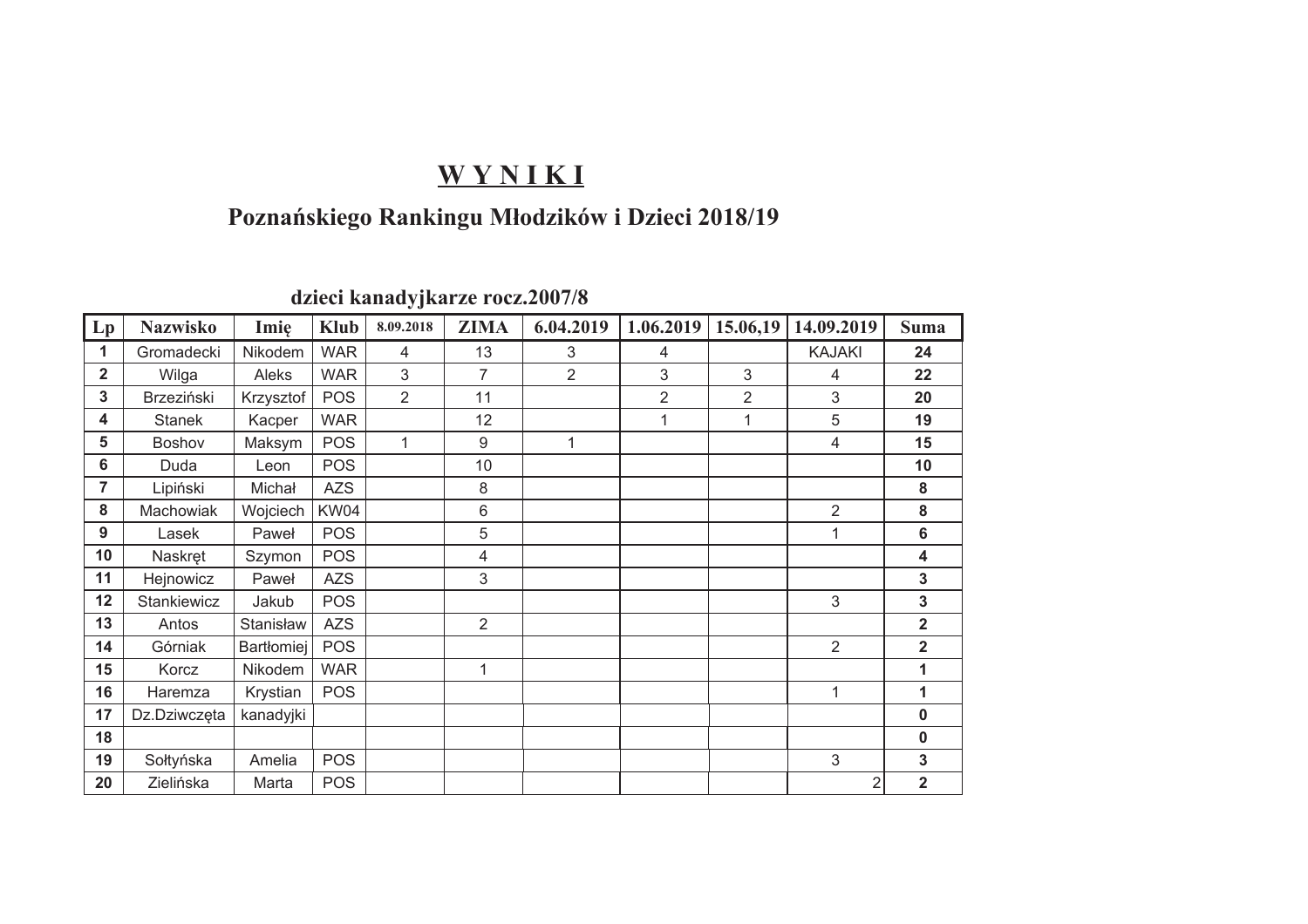| п.<br> | ⊶וני | Michalina |  |  |  |  |  |  |  |  |
|--------|------|-----------|--|--|--|--|--|--|--|--|
|--------|------|-----------|--|--|--|--|--|--|--|--|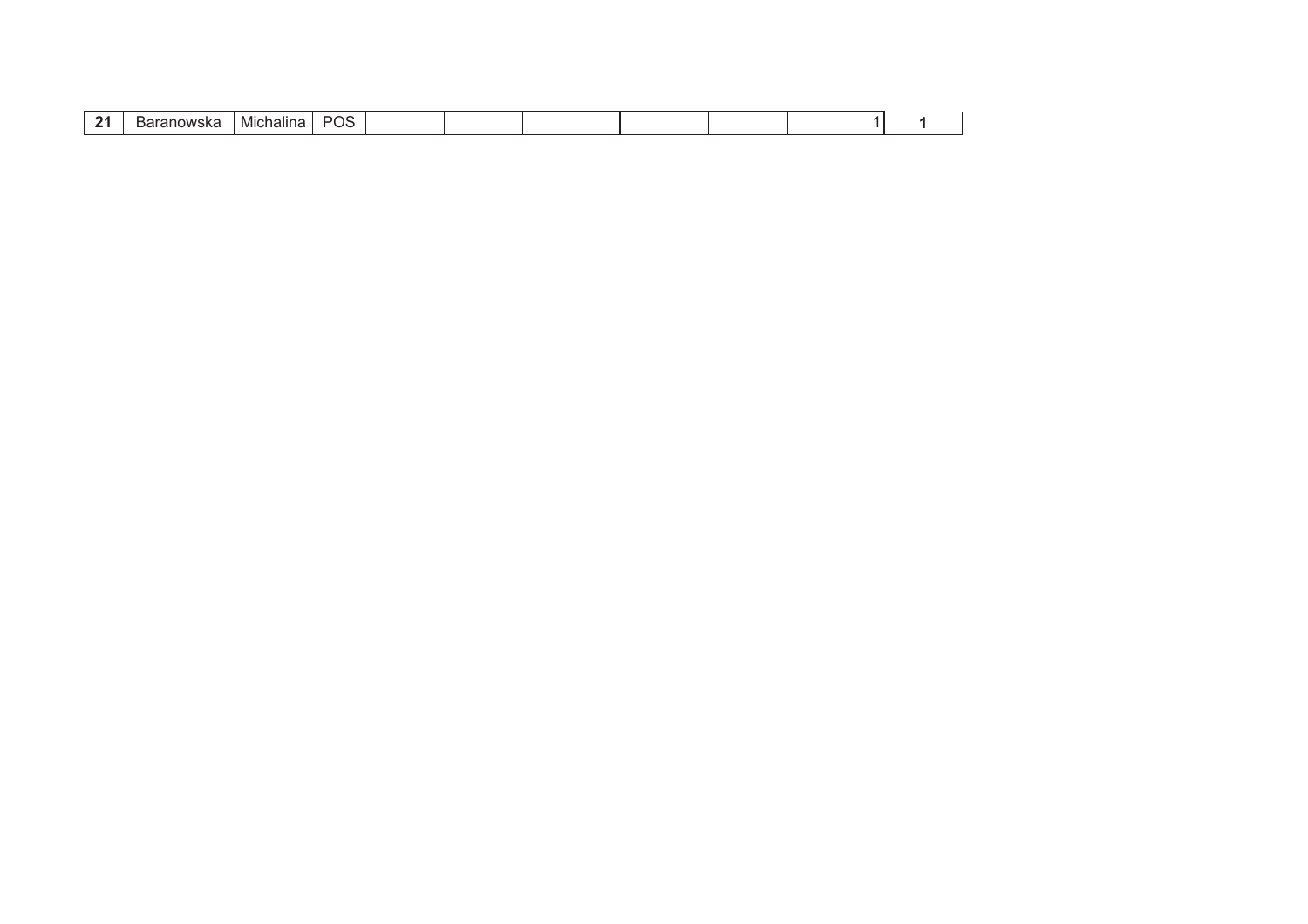# Poznańskiego Rankingu Młodzików i Dzieci 2018/19

Młodziczki 2006

| Lp             | <b>Nazwisko</b> | Imię       | <b>Klub</b>      | 8.09.2018 | <b>ZIMA</b> | 6.04.2019 | 1.06,19        | 15.06.2019     | 14.09.2019     | Suma         |
|----------------|-----------------|------------|------------------|-----------|-------------|-----------|----------------|----------------|----------------|--------------|
| 1              | <b>Szuchnik</b> | Natalia    | UKS <sub>6</sub> | 5         | 6           | 3         | 8              |                |                | 22           |
| $\mathbf{2}$   | Rurek           | Anna       | <b>ZAL</b>       | 4         |             |           | $\overline{ }$ | 3              | $\overline{2}$ | 17           |
| 3              | Foć             | Dobruchna  | <b>AZS</b>       |           | 5           |           | 6              |                |                | 12           |
| 4              | Mikołajczak     | Marianna   | <b>AZS</b>       |           | 4           |           | 5              | $\overline{2}$ |                | 12           |
| 5              | Przybylak       | Justyna    | <b>POL</b>       |           | 3           | 2         |                | 4              | 3              | 12           |
| 6              | Hoffman         | Zofia      | <b>WOL</b>       |           |             |           | 4              |                |                | 4            |
| $\overline{7}$ | Rozenberger     | Aleksandra | UKS <sub>6</sub> | 3         |             |           |                |                |                | 3            |
| 8              | Danilewicz      | Zuzanna    | KAJ              | 1         | 2           |           |                |                |                | 3            |
| 9              | Szczęsna        | Natalia    | <b>WOL</b>       |           |             |           | 3              |                |                | 3            |
| 10             | Cieślik         | Nikola     | KAJ              | 2         |             |           |                |                |                | $\mathbf{2}$ |
| 11             | Domagała        | Maria      | <b>WOL</b>       |           |             |           | $\overline{2}$ |                |                | $\mathbf{2}$ |
| 12             | Reich           | Aleksandra | <b>AZS</b>       |           | 1           |           |                |                |                |              |
| 13             | Matysiak        | Justyna    | <b>WOL</b>       |           |             |           |                |                |                |              |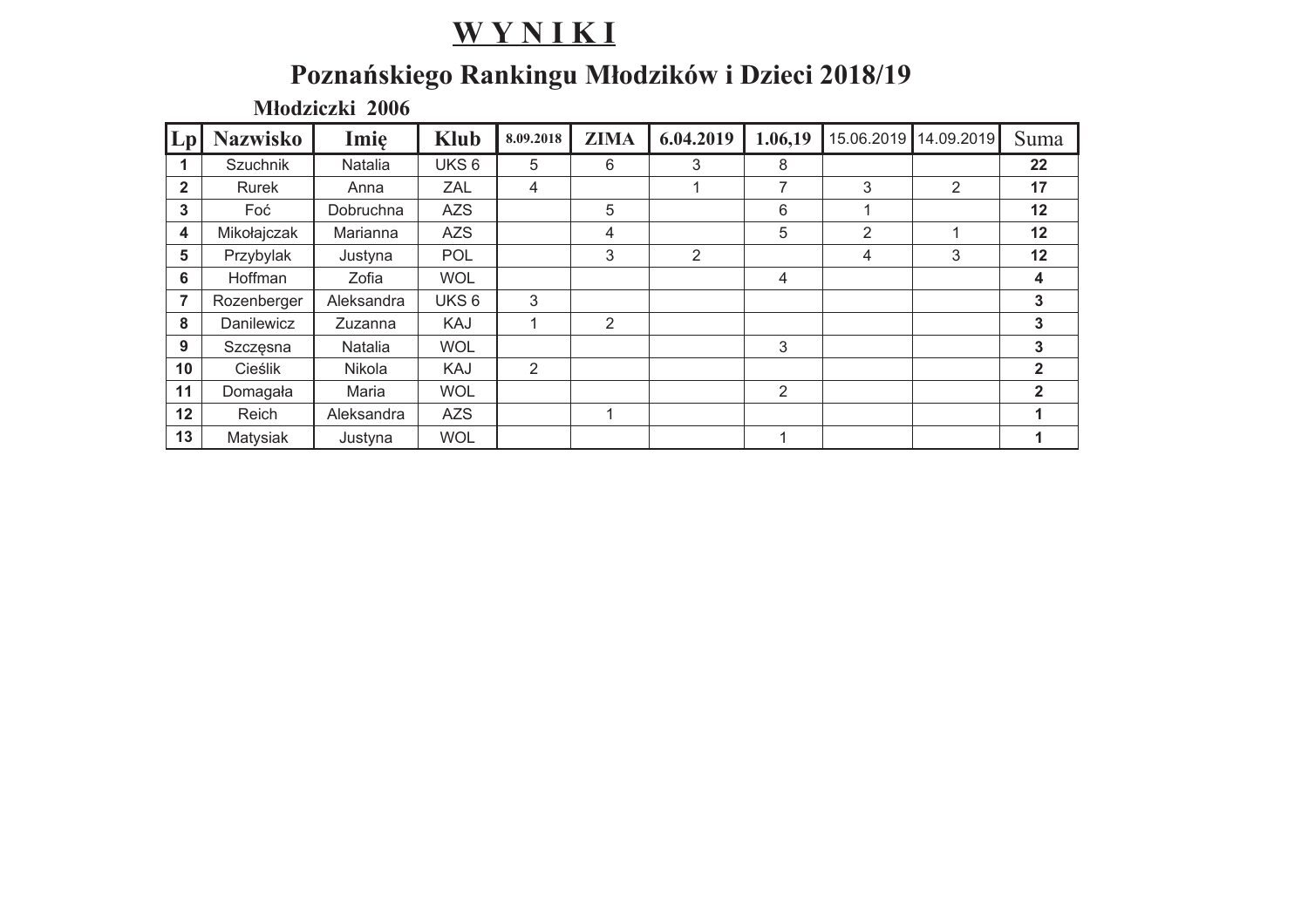# Poznańskiego Rankingu Młodzików i Dzieci 2018/19

#### Młodzicy 2006

| Lp           | <b>Nazwisko</b> | Imie           | <b>Klub</b> | 8.09.2018      | <b>ZIMA</b>    | 6.04.2019      | 1.06.2019      | 15.06.2019     | 14.09.2019     | <b>Suma</b> |
|--------------|-----------------|----------------|-------------|----------------|----------------|----------------|----------------|----------------|----------------|-------------|
| 1.           | Scibilia        | Tomas          | <b>POS</b>  | 21             | 20             | 18             | 24             | 21             | 15             | 119         |
| $\mathbf{2}$ | Szot            | Szymon         | <b>POS</b>  | 19             | 19             | 17             | 23             | 20             | 13             | 111         |
| $\mathbf{3}$ | Płaczek         | Igor           | <b>POS</b>  | 16             | 18             | 16             | 22             | 19             | 14             | 105         |
| 4            | Rzepczyński     | Nikodem        | <b>BŁY</b>  | 20             | 15             | 15             | 21             | 17             | 12             | 100         |
| 5            | Habdas          | Franek         | <b>BŁY</b>  | 15             | 17             | 10             | 16             | 14             | $6\phantom{1}$ | 78          |
| 6            | <b>Bednarek</b> | Antoni         | ZAL         |                | 16             | 11             | 18             | 18             | 8              | 71          |
| 7            | Wojciechowski   | Kuba           | <b>ENE</b>  | 17             | 4              | 13             | 20             | 15             |                | 69          |
| 8            | <b>Dudziak</b>  | <b>Dominik</b> | <b>POS</b>  | $\overline{7}$ | 12             | 12             | 11             | 13             | 10             | 65          |
| 9            | Płóciennik      | Krzyś          | ZAL         | 12             | $\overline{2}$ | 6              | 15             | 10             | $9\,$          | 54          |
| 10           | Gumny           | Hugo           | ZAL         | 14             | 5              |                | 17             | 16             |                | 52          |
| 11           | Muka            | Mateusz        | ZAL         | 11             | 11             | 8              |                | 12             | 5              | 47          |
| 12           | Tomidajewicz    | Tymon          | <b>AZS</b>  | 13             | 14             | 9              |                | $\overline{7}$ |                | 43          |
| 13           | Supeło          | Filip          | KAJ         | 10             |                | 3              | 14             | 9              | $\overline{7}$ | 43          |
| 14           | Nyczkowiak      | Marcin         | <b>WOL</b>  | 9              |                | 14             | 19             |                |                | 42          |
| 15           | Płonka          | Wojtek         | <b>POS</b>  | 1              | 9              | $\overline{7}$ | 13             | 11             |                | 41          |
| 16           | Tomys           | Patryk         | <b>WOL</b>  | 18             |                |                | 12             |                |                | 30          |
| 17           | Zaparty         | Tymon          | <b>ZAL</b>  | 5              | 3              |                | 9              | 8              | 3              | 28          |
| 18           | Jędroszkowiak   | Stanisław      | <b>ZAL</b>  |                | 8              | 5              | 6              | 5              |                | 24          |
| 19           | <b>Kubiak</b>   | Józek          | <b>WAR</b>  | 8              | $\overline{7}$ | $\overline{2}$ | 5              |                | 1              | 23          |
| 20           | Kruszyński      | Aleks          | ZAL         | 6              | 10             | 1              | $\overline{2}$ | $\mathbf{1}$   | $\overline{2}$ | 22          |
| 21           | Łabeda          | Maks           | ZAL         |                | 6              |                | 10             |                | $\overline{4}$ | 20          |
| 22           | Kolaśniewski    | Jakub          | <b>STO</b>  |                | 13             |                |                |                |                | 13          |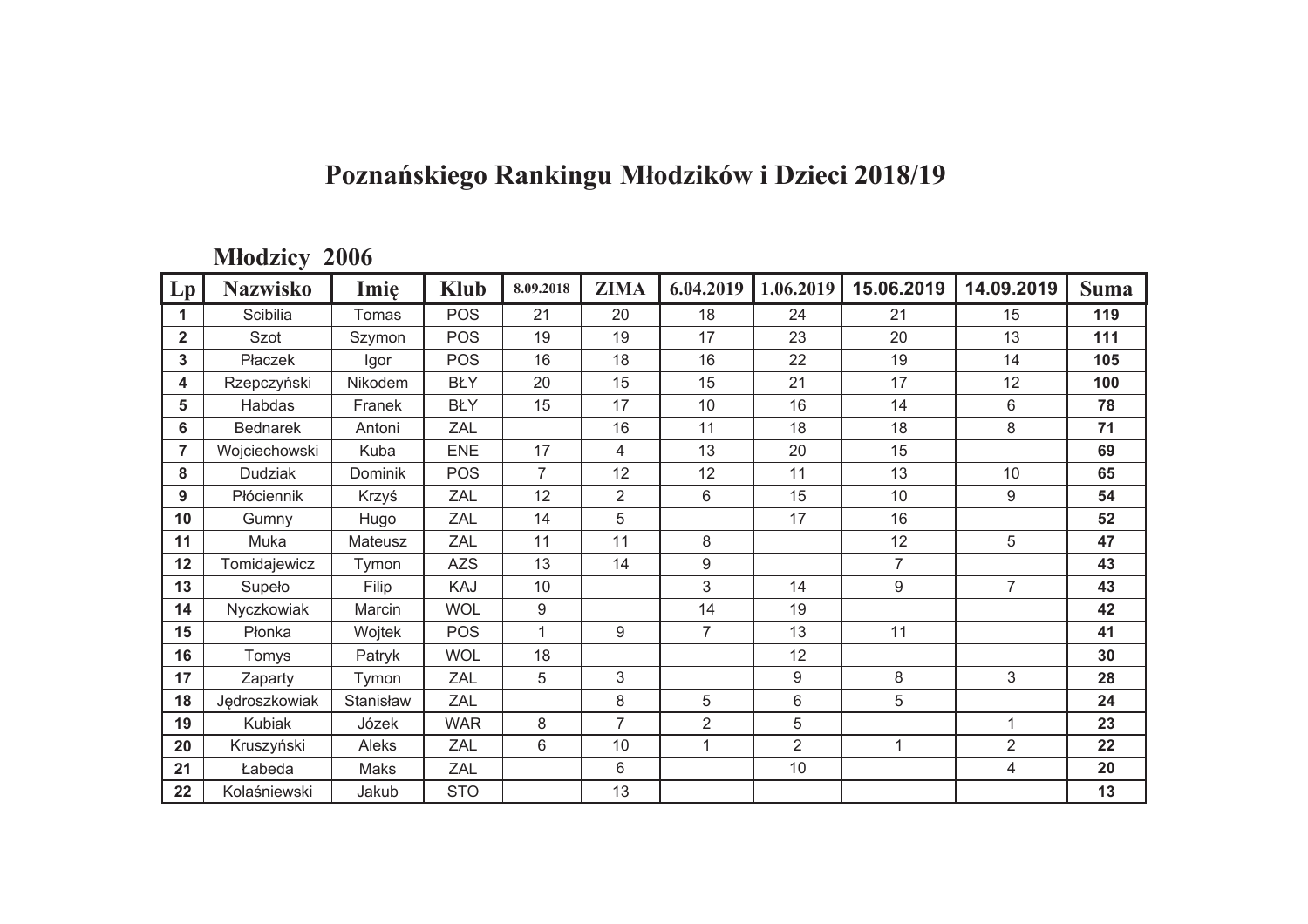| 23 | Kordek      | Kamil     | KAJ        | 4 |   |   |   |    | 11 |
|----|-------------|-----------|------------|---|---|---|---|----|----|
| 24 | Mikołajczak | Szymon    | <b>AZS</b> | っ | 4 |   | ົ |    | 11 |
| 25 | Tadla       | Stanisław | POL        |   |   |   |   | 11 | 11 |
| 26 | Kujawa      | Filip     | <b>WOL</b> |   |   |   |   |    | 10 |
| 27 | Kuznicki    | Michał    | ZAL        |   |   |   | 6 |    |    |
| 28 | Linke       | Mikołaj   | <b>KÓR</b> |   |   | 4 |   |    |    |
| 29 | Zatorski    | Nikodem   | <b>AZS</b> |   |   |   |   |    |    |
| 30 | Pilarski    | Wiktor    | KAJ        |   |   |   | ⌒ |    |    |
| 31 | Olejniczak  | Nikodem   | <b>ENE</b> |   |   |   |   |    |    |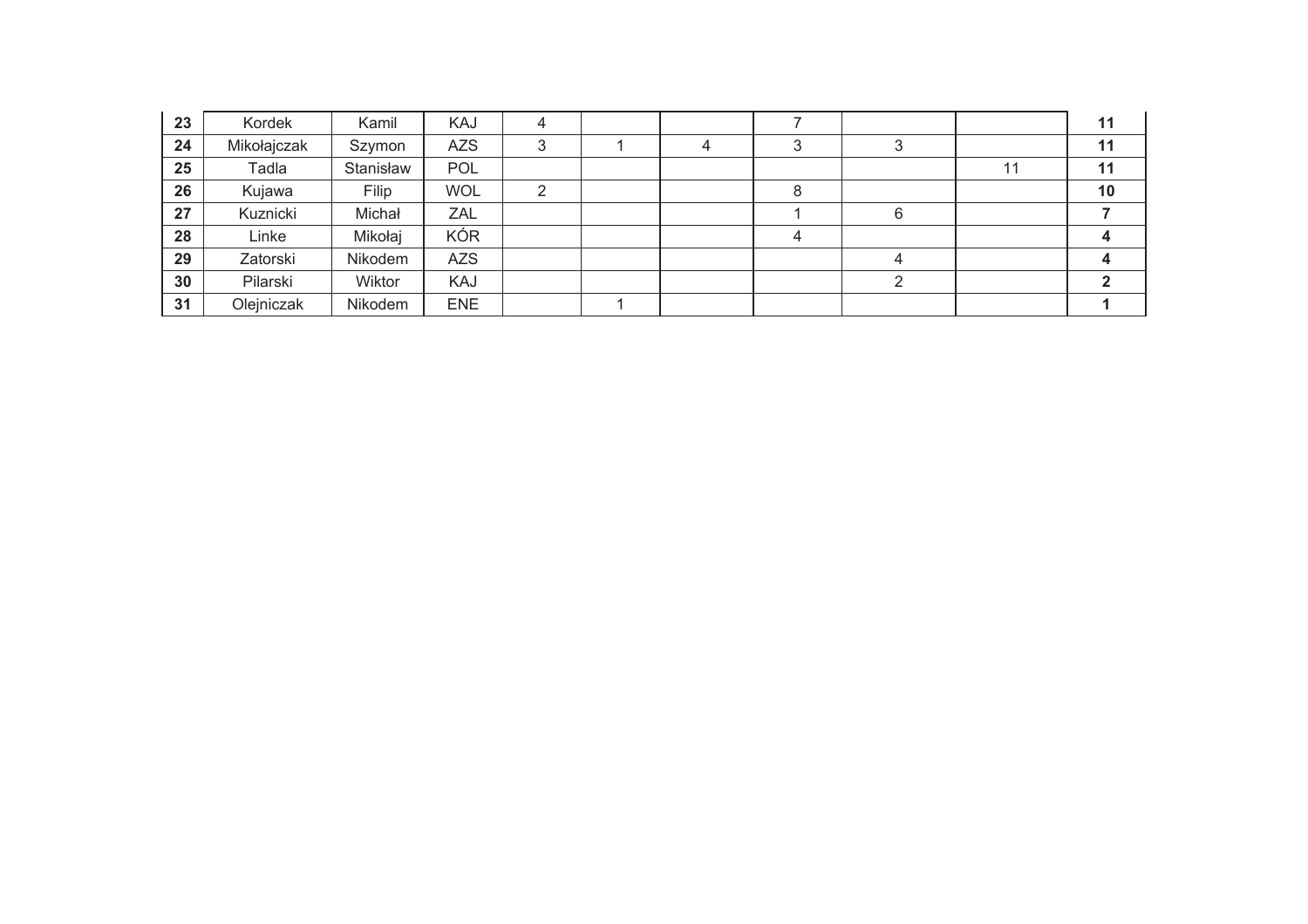### Poznańskiego Rankingu Młodzików i Dzieci 2018/19

#### **MLODZICY Kanadyjki 2006**

|                | Lp Nazwisko               | Imie      | <b>Klub</b> | $8.09.2018$ ZIMA |                | 6.04.2019                | 1.06.2019      | 15.06.2019 | 14.09.2019 Suma |                |
|----------------|---------------------------|-----------|-------------|------------------|----------------|--------------------------|----------------|------------|-----------------|----------------|
| 1              | Krawiec                   | Marceli   | <b>WAR</b>  | 4                | 8              | 4                        | 3              | 2          | 8               | 29             |
| $\overline{2}$ | Kubica                    | Krystian  | <b>WAR</b>  | 2                | 6              | 3                        | $\overline{2}$ |            | 6               | 20             |
| 3              | Szmagaj                   | Aleks     | <b>POS</b>  | 3                | 7              | 2                        |                |            | 7               | 19             |
| 4              | Walczak                   | Maksymi   | <b>POS</b>  | 1                | 3              | 1                        | 1              |            | 5               | 11             |
| 5              | <b>Mazurek</b>            | Jakub     | KWO4        |                  | 5              |                          |                |            |                 | 5              |
| 6              | Kowalski                  | Tymoteusz | KWO4        |                  | 4              |                          |                |            |                 | 5              |
| $\overline{7}$ | Sobczak                   | Declan    | <b>WAR</b>  |                  |                |                          |                |            | 4               | 4              |
| 8              | Michalak                  | Antoni    | <b>WAR</b>  |                  |                |                          |                |            | 3               | 3              |
| 9              | Janiak                    | Patryk    | <b>AZS</b>  |                  | $\overline{2}$ |                          |                |            |                 | $\overline{2}$ |
| 10             | Pietrowiak                | Mateusz   | <b>POS</b>  |                  |                |                          |                |            | 2               | $\overline{2}$ |
| 11             | Sawiński                  | Igor      | <b>AZS</b>  |                  |                |                          |                |            |                 | 1              |
| 12             |                           |           |             |                  |                |                          |                |            |                 | $\mathbf 0$    |
| 13             |                           |           |             |                  |                |                          |                |            |                 | 0              |
| 14             | MŁODZICZKI Kanadyjki 2006 |           |             |                  |                |                          |                |            |                 | 0              |
| 15             |                           |           |             |                  |                |                          |                |            |                 | 0              |
| 16             | <b>Kowalak</b>            | Agata     | <b>WAR</b>  |                  | $\overline{2}$ | $\overline{\mathcal{A}}$ |                |            |                 | 4              |
| 17             | Glabus                    | Alicja    | <b>WAR</b>  |                  | $\overline{2}$ |                          |                |            |                 | $\overline{2}$ |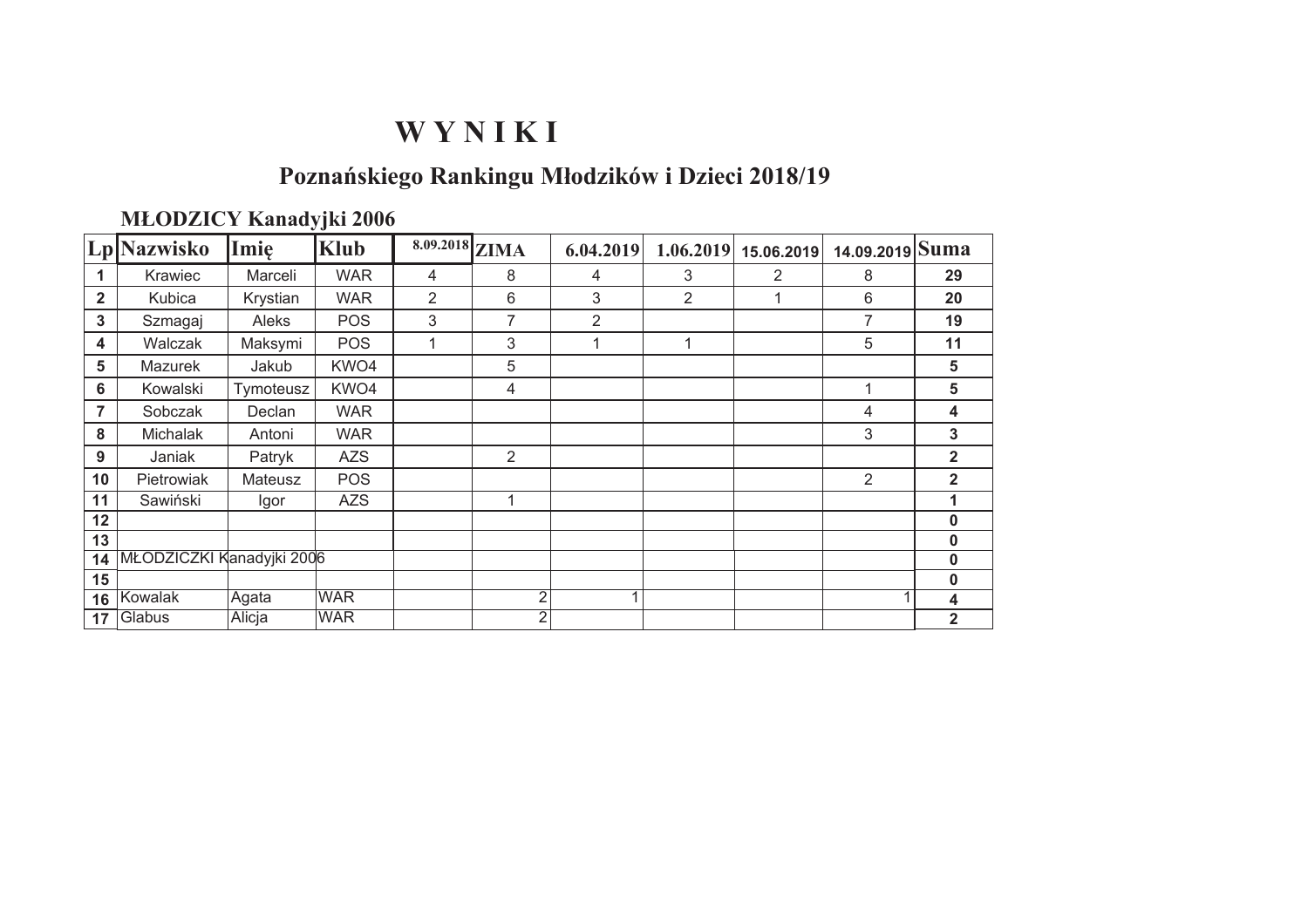### mískiego Rankingu Młodzików i Dzieci 20

Kanadyjkarki dziewczeta

| Lp Nazwisko Imię |        | <b>Klub</b> | <b>IZIMA</b> | Suma |
|------------------|--------|-------------|--------------|------|
| 1 Rossak         | Amelia | <b>WAR</b>  |              |      |
| 2 Kaliszan       | Hanna  | <b>AZS</b>  |              |      |
| 3 Jaskólska      | Iwona  | A7S         |              |      |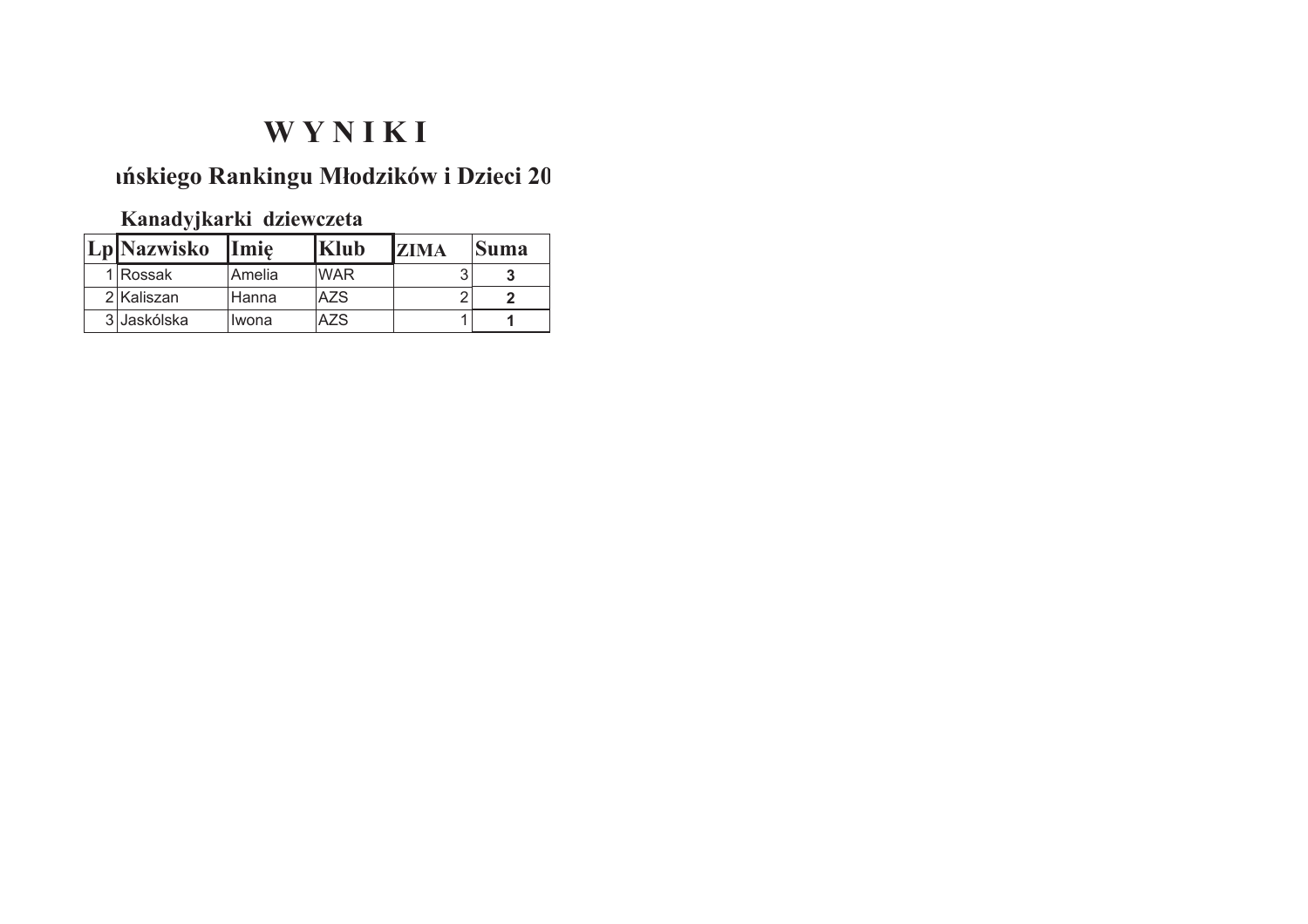# Wyniki Poznanskiego Rankingu Mlodzikow i Dzieci 2018/19

### Kanadyjkarze 2005

| Lp              | <b>Nazwisko</b>     | Imie              | <b>Klub</b> | 8.09.2018 | <b>ZIMA</b>    | 6.04.2019      | 1,06,19        | 15.06.2019     | 14.09.2019     | <b>Suma</b>     |
|-----------------|---------------------|-------------------|-------------|-----------|----------------|----------------|----------------|----------------|----------------|-----------------|
|                 | Wojkiewicz          | Mateusz           | <b>WAR</b>  | 3         | 5              | 5              | 3              | 4              | 3              | 23              |
| $\overline{2}$  | Grzelski            | Kacper            | <b>POS</b>  | 5         | 4              | 3              | 4              | 3              | 4              | 23              |
| 3               | Filipczak           | Kacper            | <b>POS</b>  | 4         | 3              | 4              | $\overline{2}$ | $\overline{2}$ | $\overline{2}$ | 17              |
| 4               | Gniot               | Jakub             | POS         | 1         | 4              | $\overline{2}$ | 1              | 1              | 1              | 10              |
| 5               | Wojtczak            | <b>Bartłomiej</b> | POS         | 2         | 1              | 1              |                |                |                | 4               |
| 6               | Soenke              | Eryk              | <b>AZS</b>  |           | 2              |                |                |                |                | $\overline{2}$  |
| 7               |                     |                   |             |           |                |                |                |                |                | 0               |
| 10              | /lłodz.Kanadyjkarki |                   |             |           |                |                |                |                |                | $\pmb{0}$       |
| 11              |                     |                   |             |           |                |                |                |                |                | $\pmb{0}$       |
| 12              | Szymańska           | Patrycja          | <b>WAR</b>  |           | 5              | 3              | 4              | 5              | 4              | 21              |
| 13              | <b>Brzezińska</b>   | Marta             | <b>POS</b>  |           | $\overline{2}$ | $\overline{2}$ | 3              | 4              | 2              | 13              |
| 14              | Kinast              | Zuzanna           | <b>POS</b>  |           | 4              |                | 1              | $\overline{3}$ | 3              | $\overline{12}$ |
| 15              | Glabus              | <b>Bernadeta</b>  | <b>WAR</b>  | 2         | 6              |                |                |                |                | 9               |
| 16              | Frackiewicz         | Gabryela          | <b>AZS</b>  |           | $\overline{3}$ |                |                |                |                | $\overline{3}$  |
| 17              | Gozdziewska         | Patrycja          | <b>WAR</b>  |           | $\overline{3}$ |                |                |                |                | 3               |
| $\overline{18}$ | Kowalak             | Agata             | <b>WAR</b>  |           |                |                | 1              | $\overline{2}$ |                | 3               |
| 19              |                     |                   |             |           |                |                |                |                |                | 0               |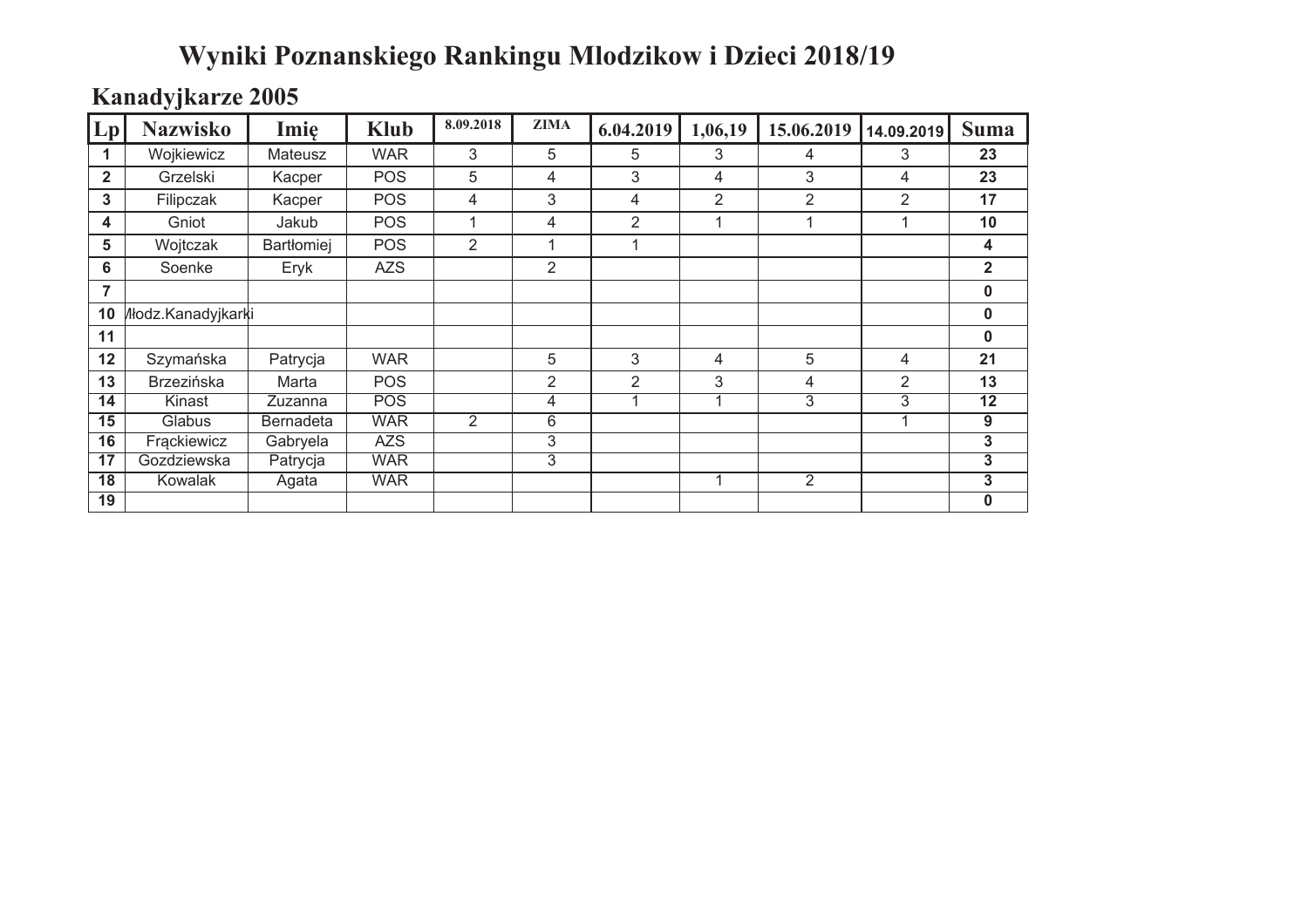# Poznańskiego Rankingu Młodzików i Dzieci 2018/19

**Młodzicy 2005** 

| Lp             | <b>Nazwisko</b> | Imię          | <b>Klub</b> | 8.09.2018      | <b>ZIMA</b>    | 6.04.2019        | 1.06.2019      | 15.06.2019     | 14.09.2019     | Suma           |
|----------------|-----------------|---------------|-------------|----------------|----------------|------------------|----------------|----------------|----------------|----------------|
| $\mathbf{1}$   | Konieczny       | Kacper        | <b>POS</b>  | 25             | 23             | 22               | 23             | 25             | 16             | 134            |
| $\overline{2}$ | Wyszkowski      | Igor          | <b>AZS</b>  | 18             | 20             | 18               | 19             | 21             | 11             | 107            |
| $\mathbf{3}$   | Rechul          | Mikołaj       | <b>AZS</b>  | 24             | 24             | 21               |                | 23             | 14             | 106            |
| 4              | Woronkiewicz    | Aleksander    | <b>AZS</b>  |                | 22             | 23               | 22             | 24             | 15             | 106            |
| 5              | Barczewski      | Maksymi       | <b>KTW</b>  | 17             | 19             | 19               | 18             | 20             | 10             | 103            |
| 6              | Wąsowicz        | Mikołaj       | <b>AZS</b>  | 23             | 16             | 16               | 17             | 15             | $\overline{7}$ | 94             |
| $\overline{7}$ | Szymura         | Eryk          | ZAL         | 14             | $\overline{7}$ | 15               | 21             | 22             | 13             | 92             |
| 8              | Szpila          | Sambor        | <b>KTW</b>  | 15             | 25             | 13               | 15             | 14             | $\,8\,$        | 90             |
| 9              | Grześ           | Karol         | KAJ         | 21             | 15             | 17               | $\overline{4}$ | 16             | 12             | 85             |
| 10             | Mermela         | Mikołaj       | <b>AZS</b>  | 19             | 18             | 11               | 12             | 17             | 5              | 82             |
| 11             | Kupczyk         | Franciszek    | <b>BŁY</b>  | 16             | 17             | 14               | 14             | 13             | 6              | 80             |
| 12             | Rutkowski       | Paweł         | KAJ         | 20             | 5              | 12               | 16             | 19             | $\mathbf{1}$   | 73             |
| 13             | Zieliński       | Aleksander    | <b>AZS</b>  |                | 13             | 10               | 13             | 18             | 9              | 63             |
| 14             | Jastrząb        | Kacper        | <b>WOL</b>  | 22             |                | 20               | 20             |                |                | 62             |
| 15             | Wiśniewski      | Jan           | <b>BŁY</b>  | 13             | 3              | $\boldsymbol{9}$ | 11             | 12             | 4              | 52             |
| 16             | Staniewski      | Antek         | <b>POS</b>  | 3              | 21             | $\,8\,$          | $6\phantom{1}$ |                | $\overline{2}$ | 40             |
| 17             | Grabianowski    | Mateusz       | <b>AZS</b>  | 10             | 8              | $6\phantom{a}$   | $\overline{7}$ | 8              |                | 39             |
| 18             | Opielewicz      | Marcin        | <b>AZS</b>  |                | 14             | 3                | 9              | $\overline{7}$ |                | 33             |
| 19             | Mańkowski       | Adam          | <b>AZS</b>  | 6              | 12             | 5                | $\overline{2}$ | 5              |                | 30             |
| 20             | Skonieczny      | Amadeusz      | <b>KTW</b>  | $\overline{7}$ |                |                  | 10             | 11             |                | 28             |
| 21             | Kaszuba         | Kacper        | <b>AZS</b>  | 9              | 9              |                  |                | 9              |                | 27             |
| 22             | Kochanek        | <b>Bartek</b> | <b>KTW</b>  | $\mathbf{1}$   | 11             | $\overline{7}$   | 5              |                | 3              | 27             |
| 23             | Prentki         | Jakub         | <b>PAM</b>  | 8              |                |                  | 8              | 10             |                | 26             |
| 24             | Tadla           | Stanisław     | <b>POL</b>  |                | 10             | $\overline{4}$   |                | 6              |                | 20             |
| 25             | Anioła          | Jakub         | <b>AZS</b>  | 12             | 6              |                  |                |                |                | 18             |
| 26             | <b>Kubis</b>    | Tymon         | <b>AZS</b>  |                | 10             | $\mathbf{1}$     | $\mathfrak{S}$ | $\overline{4}$ |                | 18             |
| 27             | Kuśnierek       | Filip         | ZAL         | 11             |                |                  |                |                |                | 11             |
| 28             | Westfal         | Jakub         | <b>AZS</b>  |                | 4              | $\overline{2}$   |                | 1              |                | $\overline{7}$ |
| 29             | Korzuśnik       | Miłosz        | <b>AZS</b>  | $\overline{2}$ | $\overline{2}$ |                  | $\mathbf{1}$   | $\overline{2}$ |                | $\overline{7}$ |
| 30             | Kołodziej       | Tomasz        | <b>POS</b>  | 5              | $\mathbf{1}$   |                  |                |                |                | 6              |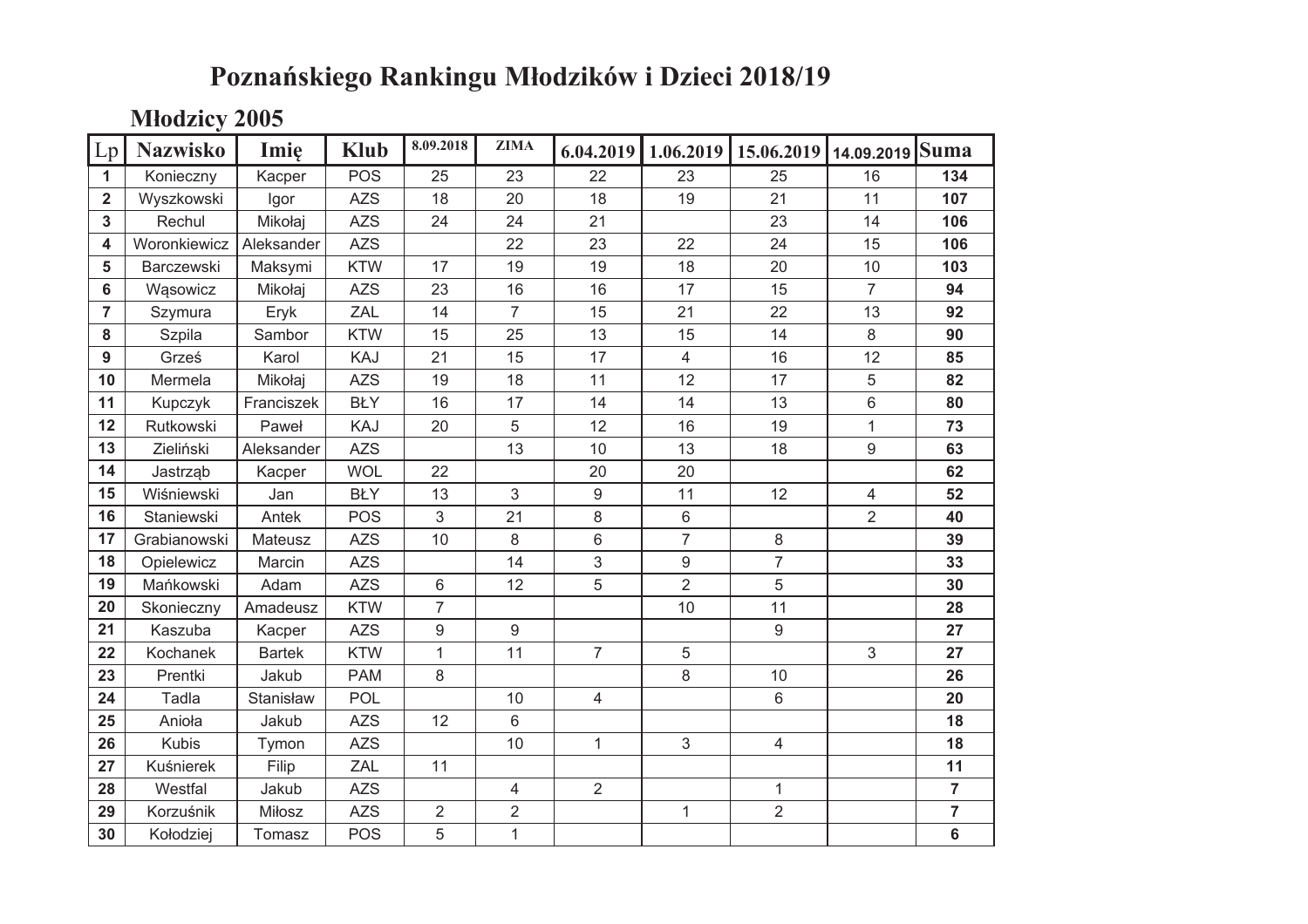| . .<br>w<br>$nn$ n $1/1$<br>duch<br>allioni<br>$\sim$ $\sim$ $\sim$<br>-<br>. |
|-------------------------------------------------------------------------------|
|-------------------------------------------------------------------------------|